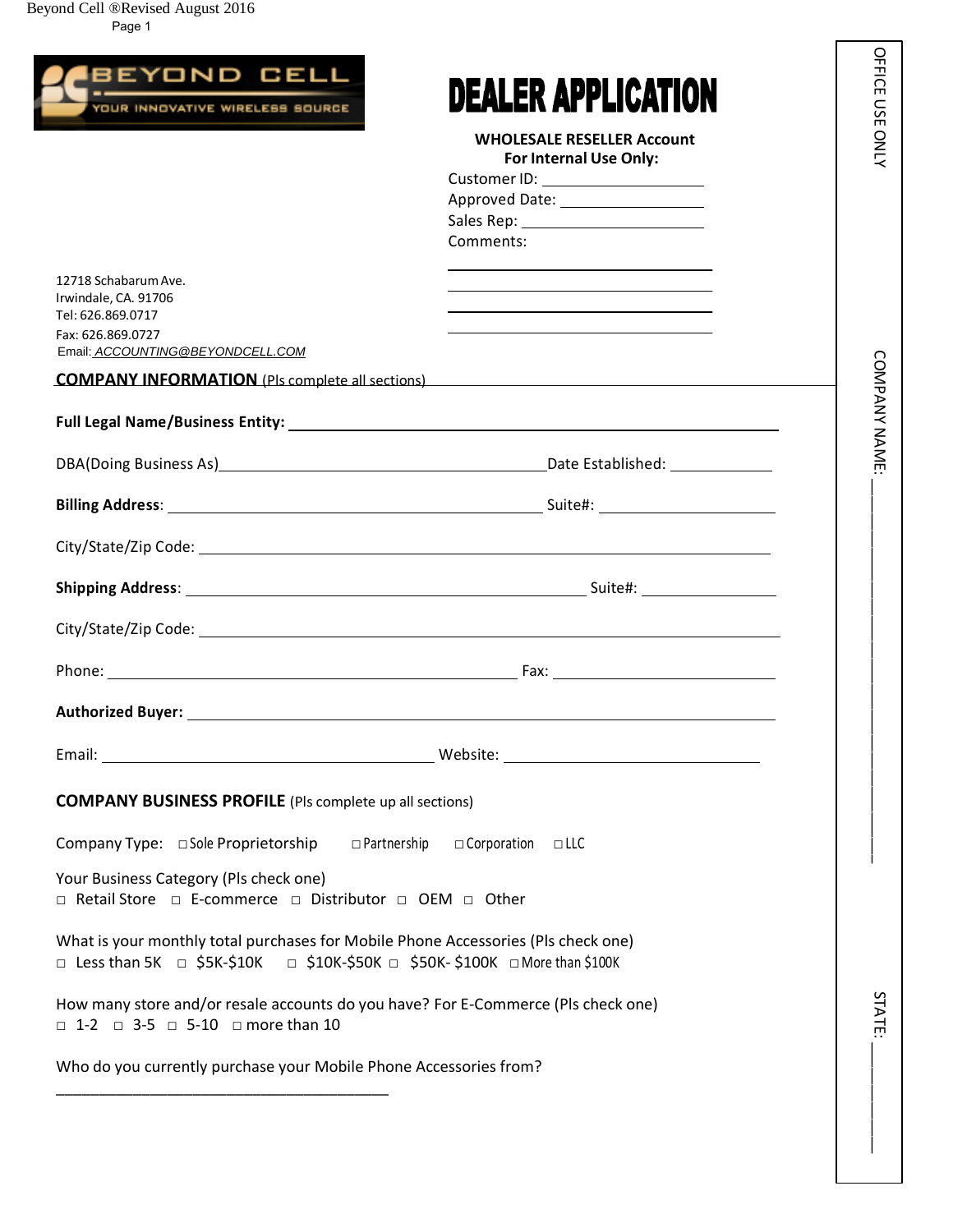### **OWNERS INFORMATION**

Owner/President/ Authorized Company Officer: ( Required )

1.) Full Name (Including middle Initial) Title

Signature Date:

## **TERMS AND CONDITIONS**

#### **ALL SALES ARE FINAL**

- Upon Payment received by Seller, all sales are final. No Refund or Exchange will be issued except for manufactures defects.
- In the event Seller approves a return of goods, there shall be a thirty percent (30%) restocking fee charge of the original purchase price for all goods returned. Notwithstanding the preceding sentence, goods will not be accepted for return if they are not in their original packaging along with all associated accessories and instruction manuals (if applicable). In addition, buyer shall pay all shipping charges for the return of goods.

 $\rightarrow$  Initials

#### **SHIPPING POLICIES**:

- Undeliverable/Refused packages may be subject to a restocking fee.
- Shipping fees are not eligible for a refund, under any circumstance

#### $\rightarrow$  Initials

#### **PAYMENT:**

- **There shall be a \$25.00 processing charge for each return check.**
- Any unpaid balance shall bear a service charge of one and one-half percent (1 1/2%) per month from the date of the balance is due.
- Accounts with NSF checks, may have their terms changed to Pre -Paid or Credit Card only.

#### $\rightarrow$  Initials

#### **CONFIDENTIALITY:**

 Dealer shall not disclose and shall otherwise maintain the confidentiality of all pricing information, credit terms and advance product information supplied by the seller (Beyond Cell).

 $\rightarrow$  Initials

#### **ORDER ACCEPTANCE:**

 All orders placed by Dealer are subject to Seller's acceptance. Seller hereby reserves the right to reject any order, in its entirety, or partial, for any reason whatsoever.

 $\rightarrow$  Initials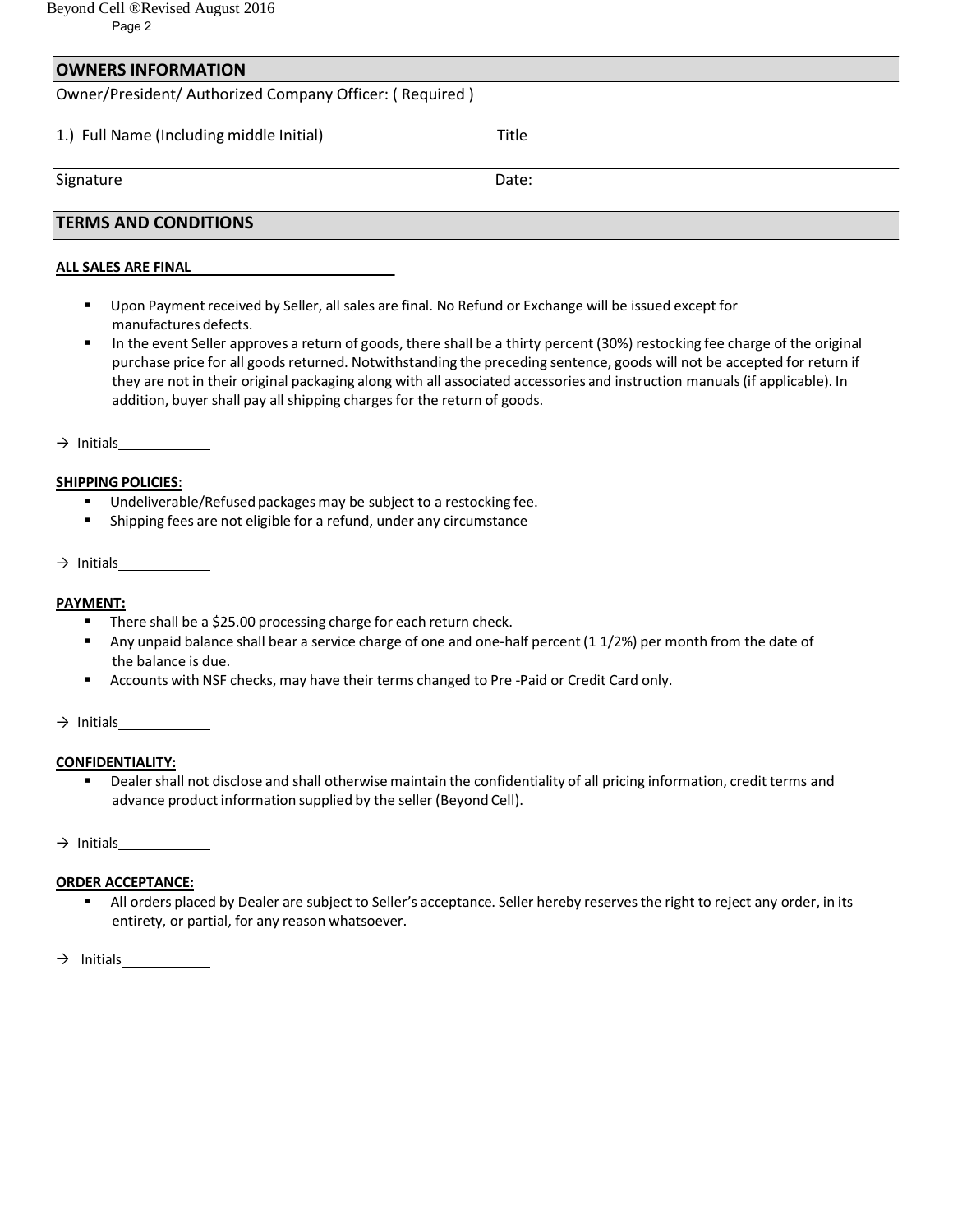# **RESALE CERTIFICATE**

# **I HEREBY CERTIFY:**

- 1. I hold valid seller's permit number: in the state of:
- 2. I am engaged in the business of selling the following type of tangible personal property:
- 3. This certificate is for the purchase from Beyond Cell of the item(s) listed in paragraph 5 below.
- 4. I will resell the item(s) listed in paragraph 5, whish I am purchasing user this resale certificate in the form of tangible personal property in the regular course of my business operations, and I will do so prioir to making any use of the item(s) other than demonstration and display while doling the item(s) for sale in the regular course of my business. I understand that if I use the item(s) purchased under this certificate in any manner other than as just described, I will owe use tax based on each item's purchase price or as otherwise provided by law.
- 5. Description of property to be purchased for resale:
- 6. I have read and understand the following: For your information: A person may be guilty of a misdemeanor under Revenue and Taxation Code section 6094.5 if the purchaser knows at the time of purchase that he or she will not resell the purchased item prior to any use (other than retention, demonstration, or display while holding it for resale) and he or she furnishes a resale certificate to avoid payment to the seller of an amount as tax. Additionally, a person misusing a resale certificate for personal gain or to evade the payment of tax is liable, for each purchase, for the tax that would have been due, plus a penalty of 10 percent of the tax or \$500, whichever is more. I further certify that if any property or service so purchased tax free is used or consumed by the firm as to make it subject to a Sales or Use Tax, we will pay the tax due directly to the proper taxing authority when state law so provides or inform the seller for added tax billing. This certificate shall be a part of each order which we may hereafter give to you, unless otherwise specified, and shall be valid until canceled by us in writing or revoked by the city or state. Under penalties of perjury, I swear or affirm that the information on this form is true and correct as to every material matter.

| INAIME OF FUNCHASEN.                                                       | <u>UUMEANI LEUAL NAME.__________________________</u> |  |  |
|----------------------------------------------------------------------------|------------------------------------------------------|--|--|
| Signature of Purchaser, Purchaser's Employee or Authorized Representative: |                                                      |  |  |
|                                                                            |                                                      |  |  |
| Address of Purchaser or Authorized Representative:                         |                                                      |  |  |
|                                                                            |                                                      |  |  |

**NAME OF PURCHASER: COMPANY LEGAL NAME :**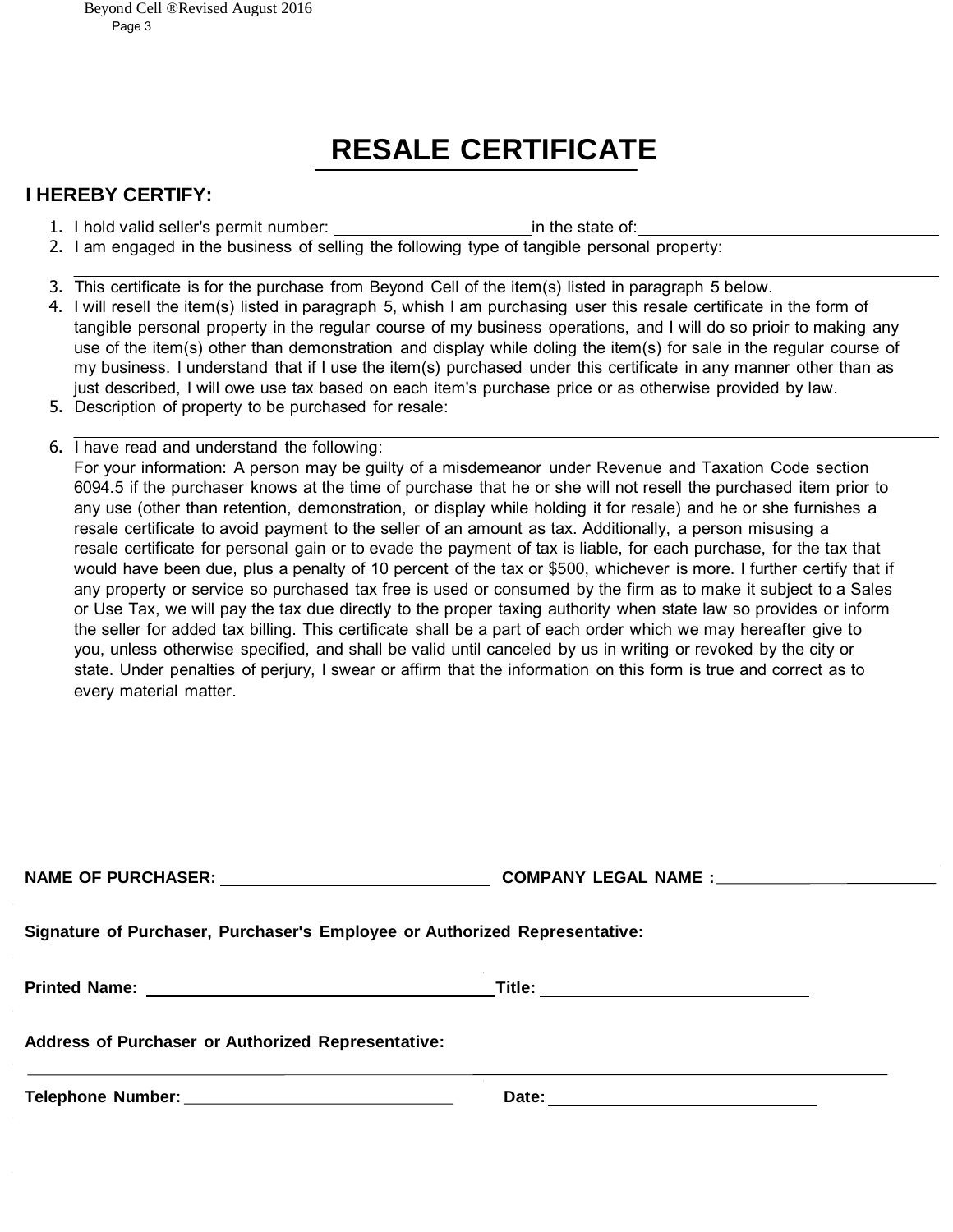#### **CREDIT CARD CHARGE AUTHORIZATION**

#### **LIST MAJOR CREDIT CARD(S) HELD BY BUSINESS, OWNERS AND/OR OFFICERS**

**Beyond Cell requires obtaining the following information in order to process any credit card purchases without physical possession of the credit card and the embedded information on the strip.Please fill out this form completely to assure prompt order processing. PLEASE FAX TO 626.869.0726**

#### **CREDIT CARD & OWNER INFORMATION**

| <b>CARDHOLDER NAME:</b>                                          |                                                       |
|------------------------------------------------------------------|-------------------------------------------------------|
| <b>COMPANY NAME:</b>                                             |                                                       |
| <b>CARD NUMBER:</b>                                              |                                                       |
| SECURITY CODE (BACK OF THE CARD):                                | PLEASE PLACE DRIVER'S LICENSE HERE AND PHOTOCOPY FORM |
| <b>EXPIRATION DATE:</b>                                          |                                                       |
| <b>BILLING ADDRESS:</b>                                          |                                                       |
|                                                                  |                                                       |
| <b>CARD TYPE:</b><br>$\Box$ VISA<br>$\Box$ MASTER<br>$\Box$ AMEX |                                                       |

#### **PLEASE SELECT ONE OF THE FOLLOWING**

#### **ONE‐TIME CHARGE □ RECURRING CHARGES □**

If selected RECURRING CHARGES, I give Beyond Cell authorization to charge my credit card on all future invoices without further notification

| PLEASE PLACE FRONT OF CREDIT CARD HERE AND PHOTOCOPY FORM<br>(include additional sheets if necessary) | PLEASE PLACE BACK OF CREDIT CARD HERE AND PHOTOCOPY FORM<br>(include additional sheets if necessary) |
|-------------------------------------------------------------------------------------------------------|------------------------------------------------------------------------------------------------------|
| Authorized Signature:                                                                                 | Date:                                                                                                |

#### **Terms and conditions:**

**All charges are based upon the sales order or invoice amount due with or without the shipping charges. Any errors and /or charges made must be disputed within14 days of the date of invoice or the date of the charge. Any dispute about the charges must be made with Beyond Cell in writing. Beyond Cell will use the best effort to correct any errors that was made or may have made. Cardholder authorizer's Beyond Cell to charge any sales order or invoice due as payment for of the goods ordered or received. If there are nonpayment‐chargeback's and/ or disputes the products and/or goods are the properties of Beyond Cell until the payments are paid in full. The cardholder understands that any disputes or must be made with Beyond Cell. Beyond Cell reserves all rights to collect any unpaid products or goods, chargeback's, court fees, lawyer's fees, and /or all of the charges that occurred in assisting the process.**

#### THE CARDHOLDER'S SIGNATURE ABOVE IS EVIDENCE OF THE CARDHOLDER(S) CONSENT AND AUTHORIZATION FOR BEYOND CELL TO CHARGE **ANY OUTSTANDING BALANCES OWED BY THE COMPANY OR CARD HOLDER**